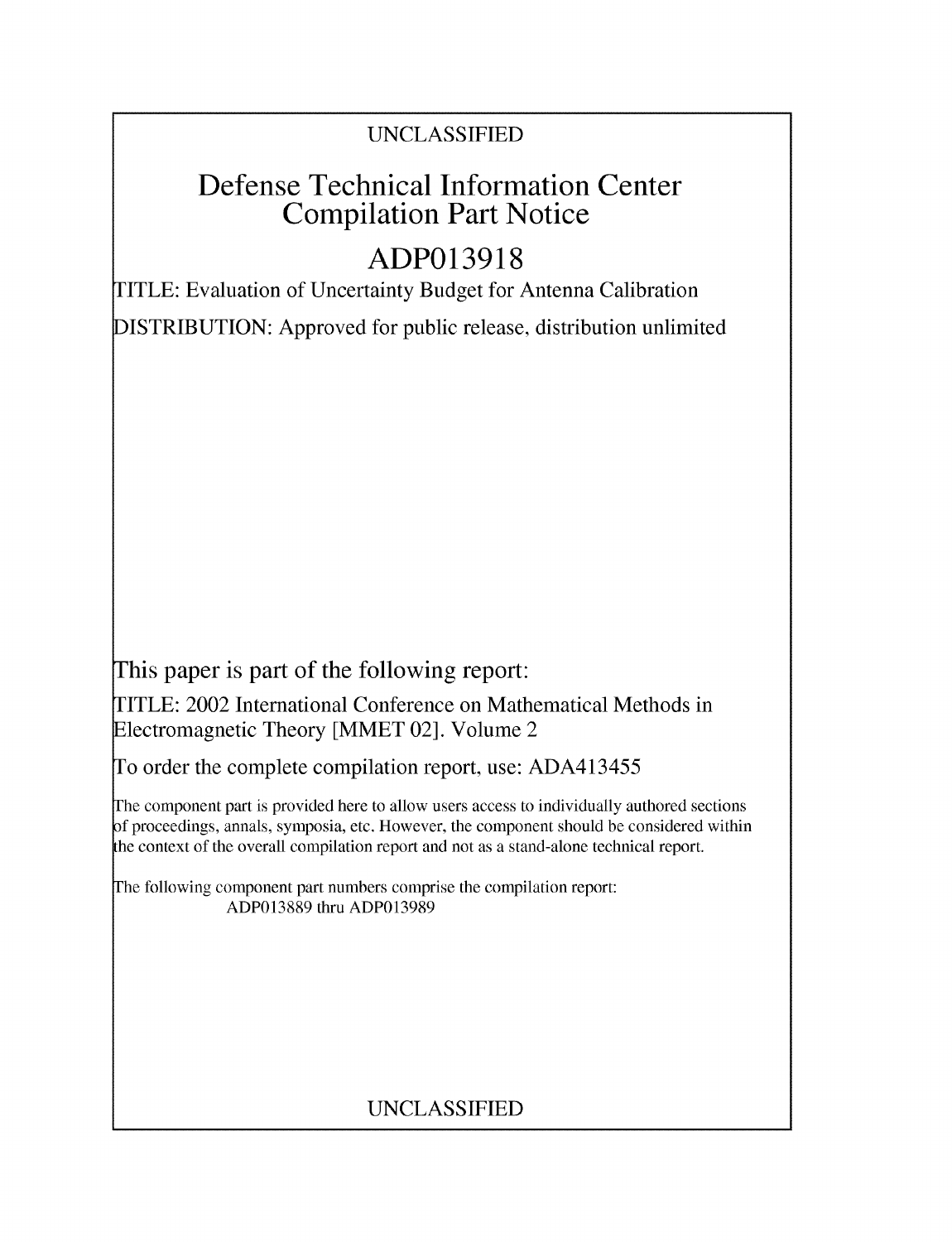### **EVALUATION** OF **UNCERTAINTY BUDGET** FOR **ANTENNA CALIBRATIONS**

B. Türetken<sup>1</sup> S. E. San<sup>2</sup> M. Yazıcı<sup>1</sup> İ. Araz<sup>1</sup> A.İ. Yürekli<sup>1</sup> M. Hekim<sup>3</sup>

#### TÜBİTAK-UEKAE, P.K.74, Gebze, 41470 Kocaeli TURKEY bahattin@uekae.tubitak.gov.t  $2$ TÜBİTAK-UME, P.K.54, Gebze, 41470 Kocaeli TURKEY <sup>3</sup> GAZIOSMANPASA UNIVERSITY, Tokat MYO, Tokat TURKEY

#### ABSTRACT

Accurate field strength measurements for EMC conformance testing can be obtained by using antennas which have reliable antenna factors (AF). AF is a major component in calculating the uncertainty budget of an EMC test. So AF must be highly accurate and the equipment used for measurement must be traceable to a national standard. In a calibration process, it is important to obtain reliable data on two important characteristics : traceability and uncertainty. In this study, we report the evaluation of uncertainty budget in antenna calibrations. Parameters acting in this budget are explicitly presented. Apart from providing precise information about the characteristic uncertainty of device, such a budget permits the overall evaluation of the system so that one could think about possible innovations for reduction of measurement uncertainty [1].

#### **INTRODUCTION**

A measurement could be distinguished as a calibration under appropriate circumstances, if and only if, traceability and uncertainty information are included as a part of this measurement. In this study, we present the evaluation of uncertainty of antenna calibrations in the frame of conventional uncertainty estimation where partial derivatives of the fundamental formula constitute the basis of uncertainty budget [2,4]. Both A and B type factors, coming from random effects and known uncertainty values of devices respectively, are concerned in the evaluation process.

#### **THEORY**

Those equations that can be concerned as the starting point are listed below:

$$
AF_1 = 10\log f_{M} - 24.46 + 1/2[E_{Dmax} + A_1 + A_2 - A_3]
$$
 (1)

$$
AF_2 = 10\log f_{M} - 24.46 + 1/2 [E_{Dmax} + A_1 + A_3 - A_2]
$$
  
\n
$$
AF_3 = 10\log f_{M} - 24.46 + 1/2 [E_{Dmax} + A_2 + A_3 - A_1]
$$
\n(2)

where;  $E_D^{\text{max}}$  is the maximum received field at separation distance R from the transmitting

antenna,  $AF_{1,2,3}$  are the antenna factors of antennas 1,2 and 3 in dB(1/m), A<sub>1,2,3</sub> are the measured site attenuation results in dB.  $f$  is the frequency in MHz [3].

In the scope of the uncertainty evaluation, partial derivatives of the starting equation with respect to the included parameters are constituted in the following manner:

$$
D_1 = \frac{\partial}{\partial f_M} (AF_1) + \frac{\partial}{\partial E_{D_{\text{max}}}} (AF_1) + \frac{\partial}{\partial A_1} (AF_1) + \frac{\partial}{\partial A_2} (AF_1) + \frac{\partial}{\partial A_3} (AF_1) \tag{4}
$$

Absolute values of these partial derivatives yield,  $10/f<sub>M</sub>$ ,  $1/2$ ,  $1/2$ ,  $1/2$ ,  $1/2$  respectively, and the uncertainty of the system could be established on this basis as follows:

$$
U = \sqrt{(10/f_{\text{M}})^2 \Delta f_M^2 + (1/2)^2 \Delta E_{D\text{max}}^2 + (1/2)^2 \Delta A_1^2 + (1/2)^2 \Delta A_2^2 + (1/2)^2 \Delta A_3^2}
$$
 (5)

where U is the total uncertainty and  $\Delta$  terms represent the individual uncertainty values of the corresponding quantities. In the numerical step, evaluation all terms inside the square root are expressed either by certificate values of the devices in use (i.e. B type), or statistical evaluation of the data of the measurement (i.e. A type). In the case of A type uncertainty, repeatability of

KIEV, UKRAINE, IX-TH INTERNATIONAL CONFERENCE ON MATHEMATICAL METHODS IN ELECTROMAGNETIC THEORY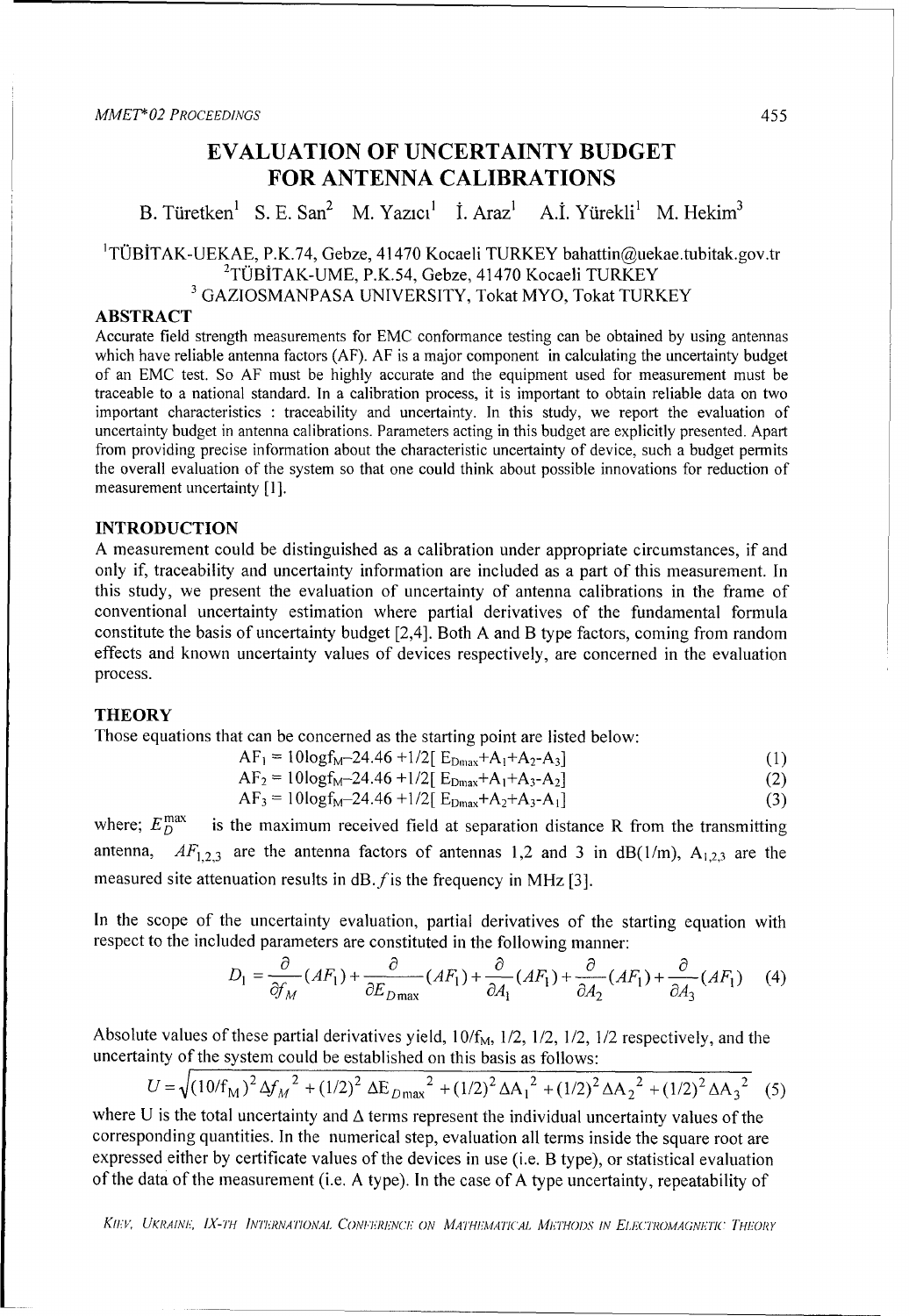the measurement plays an important role and reliability of this factor increases as the number of measurements increase. It is a convenient preference to multiply the obtained uncertainty value U by 2 so that an extended uncertainty is concerned and this situation is generally denoted as uncertainty at k=2.

#### EXPERIMENTAL **RESULTS**

We have applied ANSI C63.5-1998 Standard Site Method (SSM) in an Open Area Test Site (OATS) [3]. UEKAE has a large flat outdoor ground plane which has been shown to act as a near-perfect mirror at VHF frequencies. The SSM, based solely on horizontally polarized measurements, provides antenna factor measurements from 30 MHz to 1000 MHz. The measurement distances are 3m and 10 m, transmiting antenna heights are 1m and 2m, and receiving antenna search heights are from Im to 4m. The methods are used for horizontal polarization on a standard antenna calibration site. The SSM requires three site attenuation measurements under identical geometries using three identical antennas taken in pairs, as shown Figure 1.

$$
AF_1 + AF_2 = A_1 + 20 \log (f_{\text{MHz}}) - 48.92 + E_{\text{Dmax}} \tag{6}
$$

$$
AF_1 + AF_3 = A_2 + 20\log(f_{\text{MHz}}) - 48.92 + E_{\text{Dmax}} \tag{7}
$$

$$
AF_2 + AF_3 = A_3 + 20\log(f_{\text{MHz}}) - 48.92 + E_{\text{Dmax}} \tag{8}
$$

There are two measurement procedures that may be used to determine site attenuation: *discrete fiequency method* and *swept frequency method.* We have used *swept fiequencv method* controlling the test equipment by using a computer interface (Figure 1).



*KIn* , *KIn.-I /.\,* . <sup>77</sup>I ITh) *\".7 I. (IO,'oRhIh 'h"'1 OV ONI('.I7* AJr I / I.! **UM A tI., IAI/D !0)/)S iN (1C** 1.h7?0A)A,\.(iIhI( *D nI/IhOk*